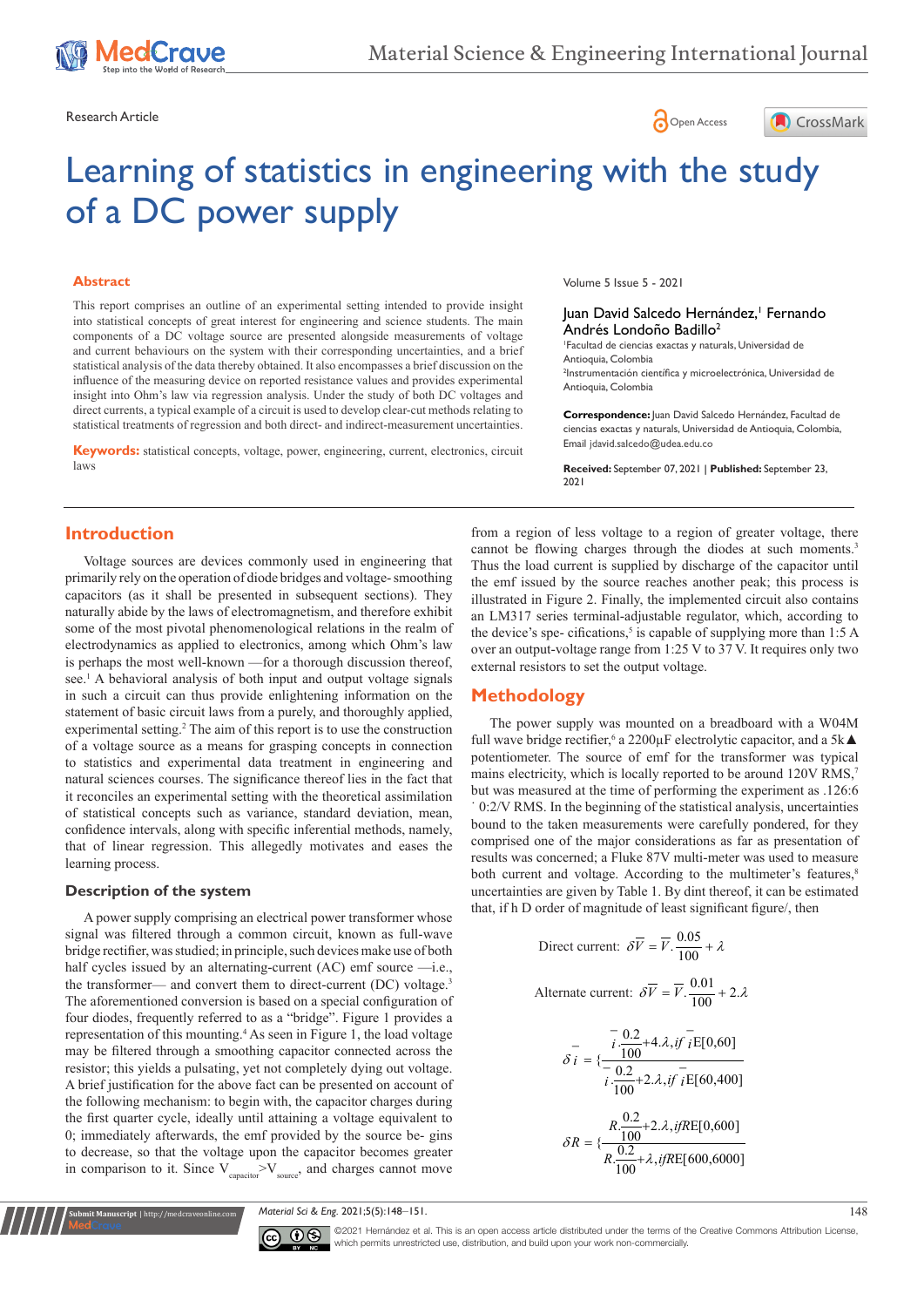

**Figure 1 Full-wave bridge rectifier; input AC-emf is provided by a transformer.** 



**Figure 2** Rectified load voltage, smoothed with a capacitor.

**Table 1** Accuracy and resolution for Fluke 87V series

| <b>Function</b>             | Range           | <b>Resolution</b> | <b>Accuracy</b>              |
|-----------------------------|-----------------|-------------------|------------------------------|
| DC-Voltage                  | 6:000V          | 0:001V            | $+0.05 \times C1/$           |
| DC-Voltage                  | 60:00V          | 0:01V             | $\pm 0.05$ % CI/             |
| AC-Voltage (45 Hz to 65 Hz) | 60:00V          | 0:01V             | $±0:7$ % C2/                 |
| Direct-current              | 60:00mA         | $0:0$ ImA         | $+0.2 \times C4$             |
| Direct-current              | 400:0mA         | 0:ImA             | $\pm 0.2$ % C <sub>2</sub> / |
| Resistance                  | 600:00          | $0:1$ $\Omega$    | $\pm 0.2$ % C <sub>2</sub> / |
| Resistance                  | $6:000 k\Omega$ | 0:001 kO          | $±0:2$ % CI/                 |

In connection therewith is, of course, the assessment of the correctness of the theory described above, since measuring the amount of voltage on some of the electronic components present in the arrangement turns out to be necessary for said purpose. The used transformer, an ELA Elektrotechnik type UI 39/17, ideally provides a sinusoidal emf of nearly 24 V RMS1, yet it was measured to be.23:28 ˙ 0:02/V; on the grounds p that the RMS voltage for a sinusoidal wave satisfies VRMS D  $E_0 = 2$ , an expected value for E0 may be computed, which must be close to the measured voltage value

$$
V_{RMS} = \sqrt{\frac{1}{T}} \int_0^T \left[ \mathbf{u}_s(t) \right]^2 dt
$$

On the capacitor and, accordingly, on the rest of the circuit up to the regulator. If the voltmeter had an appreciable effect on the circuit's voltage, it would be expected that load voltage readings dropped off with respect to the theorized value, for it would effectively add an extra parallel resistor to the output connection, thus producing a slightly lower total load resistance on the source:

 $R_{load} = RR_{v}/R + R_{v} < R$ (Two parallel resistors),

with RV representing the voltmeter's resistance. In fact, the only way in which such an expression is exactly equal to the used and known resistance R is by considering, instead,  $\lim R_{load}$ . As for current readings, since the connection is made serially, the internal voltmeter resistance would yield an accumulated load resistance.

$$
R_{\text{load}} = R + R_v > R
$$

which in turn would reduce the current through the circuit. Therefore, in this case, a voltmeter is expected to have a behaviour resembling  $\lim R_{\text{last}}$ .

#### **Results and discussion**

Firstly, it must be pointed out that an applied linear regression model of the form  $Y = \beta X$  requires reckoning the validity of five hypotheses, which may be referred to as inference conditions from this point onwards. Obviously, there ought to be a linear relationship between X and Y values, for the study of which a set of essentially random data points is chosen; but there must also be mutual independence in the set, in the sense that each individual observation must be completely unbound to the other ones, i.e., a certain data point should be unaltered whenever some other point is removed or changed in any way. Most importantly, it is assumed that the probability density function describing possible Y values for a fixed parameter X is normal; furthermore, it is supposed that the set of normal distributions of Y 's has equal variance. In terms of regression analysis, it is essential to note that any reported value of **y** —which stands for an estimation of  $\beta$ — must be within a confidence interval, ordinarily interpreted<sup>9</sup> as an interval estimate for a value of the form (*γL, γU*). Where *γL* and *γU* are functions of the selected sample, so that the interval has a specified probability of containing the true value of an unknown constant *γ*. In simple terms, it is assumed that a linear model  $Y = \beta X$  in which all inference conditions are met, provides an estimate y for the coefficient of a "real" parameter relating with the

whole population, namely  $\beta$ ; such estimators  $\beta$ 's are assumed to be normally distributed, and fitting a regression model provides too an estimate of their standard deviation. Since the standard deviation of the distribution is not actually known, but rather an estimation thereof, it is mandatory to use a t -distribution to compute confidence intervals. On those grounds, it is stipulated —in fact, as it is done in $10$ —that the formula for a 100(1-α) confidence interval is

$$
\wedge \wedge \wedge
$$
  
( $\beta - \sigma \, t\alpha / 2; n - 2, \beta + \sigma \, t\alpha / 2; n - 2$ 

where n—2 is used as the degrees of freedom of the model, and  $\sigma$ represents the estimated standard error. The above procedure does not in any sense mean that the error can be treated in a somewhat arbitrary manner, but it enhances the multiple possible ways in which a result may be treated and reported. Certainly, reducing the probability by which one wishes to find the studied value yields a much more precise expression (viz. a "smaller" interval), but it reduces the significance thereof by implying greater uncertainty on whether the reported value

**Citation:** Hernández JDS, Badillo FAL. Learning of statistics in engineering with the study of a DC power supply. *Material Sci & Eng.* 2021;5(5):148‒151. DOI: [10.15406/mseij.2021.05.00170](https://doi.org/10.15406/mseij.2021.05.00170)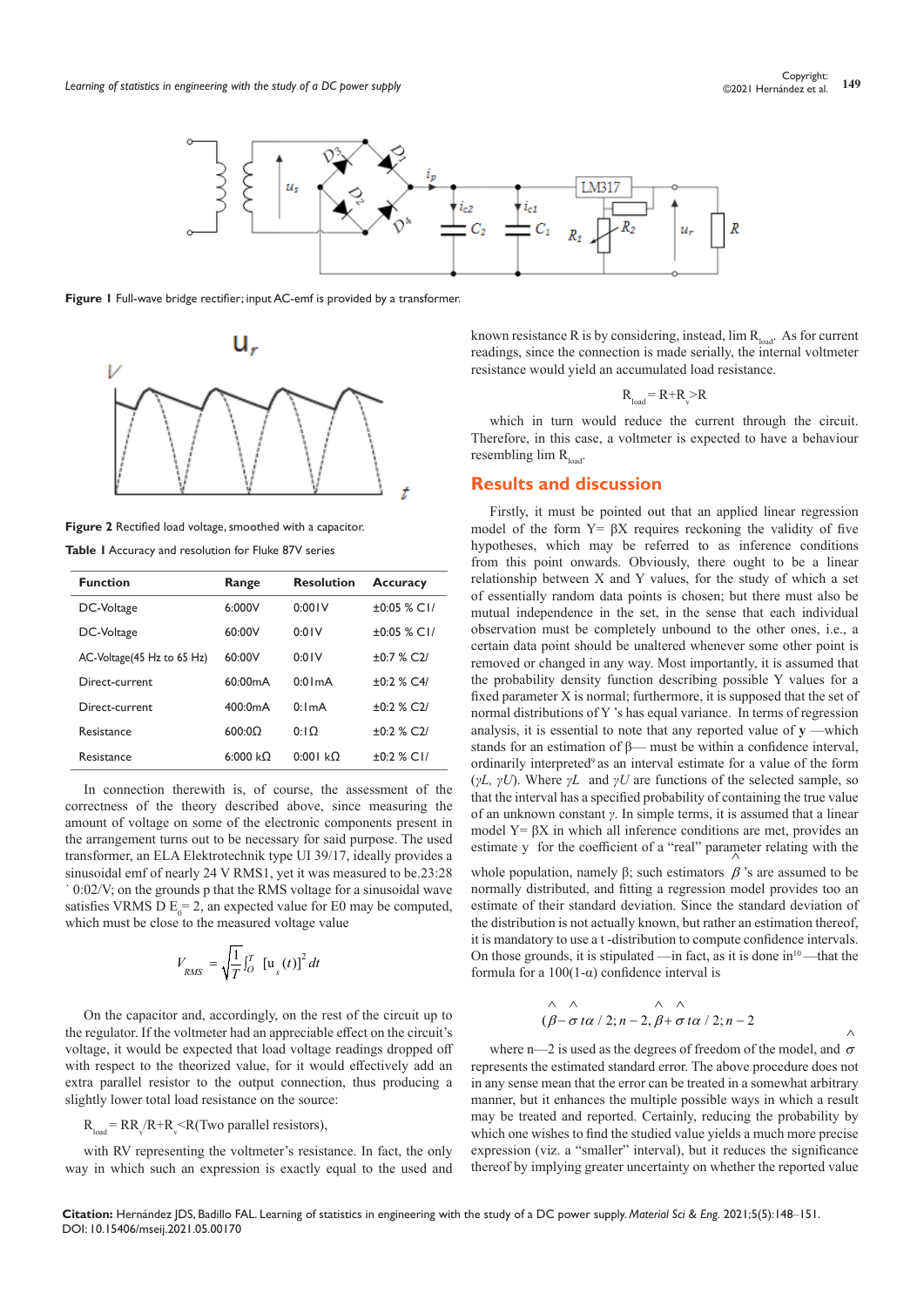is, in point of fact, reasonable. According to the discussion found in, $<sup>11</sup>$ </sup> the amount of significant figures used for reporting the regression coefficient is given by consideration of the value

$$
\sqrt{\frac{1}{2n-2}}.\overset{\wedge}{\sigma};
$$

and so, the amount of significant decimal digits to be used is given by the amount of zero decimal places in this value. As a matter of fact, the above value corresponds in our case to the recommendation given by,<sup>12</sup> that no more than two significant places be used for the uncertainty in regression coefficients. After all the measurements were carried out, it could be seen that the voltage on the capacitor was  $(32.20\pm0.03)$  V, in contrast with the theorized value of  $(32.92\pm0.03)$ V, which was obtained —as seen in the previous section— by multiplying the measured RMS from the transformer's secondary by the value  $\sqrt{2}$  (the uncertainty must then be scaled by the same factor). This measurement of voltage has a relative error, with respect to the theoretical value, of nearly 5%; such deviation is presumably due to the fact that the circuit is not totally conductive, as it is assumed to be in theory. The 0-resistance hypothesis remains, nevertheless, relatively sound. Besides, it was found that, for two different load

resistance values of  $(228:1\pm0:7)$  and  $(1:076\pm0:003)$  kΩ, the output range of the source was from  $(1:236 \pm 0:002)$  V to  $(27:80 \pm 0:02)$ V and from  $(1:236\pm0:002)$ V to  $(27:75\pm0:02)$ V, respectively. Now, the data that was gathered from the experiment, namely, the values of voltage and current on certain load resistor values, was processed into python, program with which the graphs in Figure 3 could be drawn. These lines represent two particular estimation cases for the linear equation  $V = \beta i$ , where  $\beta$  stands for the resistance in the assessed section of the circuit. Each case sets up a verification of the statement of Ohm's law, and most importantly for an estimation of the load resistance.

From Figure 3, it is seen that a straightforward computation of Ohm's law yields a reasonably good approximation to the actual load resistor values in each case. Indeed, the value of resistance in Figure 3A can be presented within a 95% confidence interval, by cause of what has been said about the regression, as

(1:084±0:005) VmA<sup>-1</sup> = (1:084 ±0:005/) kΩ (0:5 % relative error)

correspondingly, Figure 3B can be taken to yield a theorised resistance value of

(0:23±0:02) VmA<sup>-1</sup> = (230±20)  $\Omega$  (8:7% relative error).



Figure 3 Adjusted linear models for two different load resistor values, t\* parameters are calculated within a 95% confidence interval. (A) Arrangement with a load resistor of (1:076±0:003) kΩ. (B) Arrangement with a load resistor of (228:1±0.7)Ω.

(a 95% confidence interval is, for the sake of current objectives, a good enough estimation for the parameter.) On the grounds that these values have relative errors of 0:3% and 0:9% (respectively), with respect to the actually measured ones, it may well be concluded that the expression of Ohm's law describes on an accurate manner the reality of the load current, voltage, and resistance in the studied case, regardless of the presence of the measuring device. Hence it should be expected, by virtue of the obtained results, that the resistance of the used tool is much higher than that of the known resistor, there by being negligible with respect to the reported voltage readings; and a very low resistance is likewise expected for current measurements. In point of fact, these conclusions are in accordance with what has been proposed and shown by other works,<sup>13</sup> inasmuch as it has been claimed that typical digital multimeters offer an effective resistance of nearly 10 MΩ on load circuits. Likewise, the aforementioned claim is supported by what can be drawn from the multimeter's manual,<sup>14</sup>

considering that it reports a 10MΩ value for the multimeter's resistance in measuring DC voltages. On the other hand,<sup>14</sup> specifies a "burden voltage" of 1:8mVmA-1 (which is to say, a resistance of 1:8Ω) in current readings ranging up to 400:0mA; therewith it is seen that the maximum current reading (of about 110mA), corresponding to the maximum voltage drop across the voltmeter, caused a voltage of 198mV through its connection, and considering that the total voltage on the circuit load was about 25V, that voltage drop accounted for only 0:8 % of the total voltage.

### **Conclusions**

Generally speaking, a significant resistance value by the multimeter could potentially shrink the gradient of the curve (if the decrease of current values is less than that of voltage), or it could enlarge it (if the decrease of current values is greater than those of voltage). However,

**Citation:** Hernández JDS, Badillo FAL. Learning of statistics in engineering with the study of a DC power supply. *Material Sci & Eng.* 2021;5(5):148‒151. DOI: [10.15406/mseij.2021.05.00170](https://doi.org/10.15406/mseij.2021.05.00170)